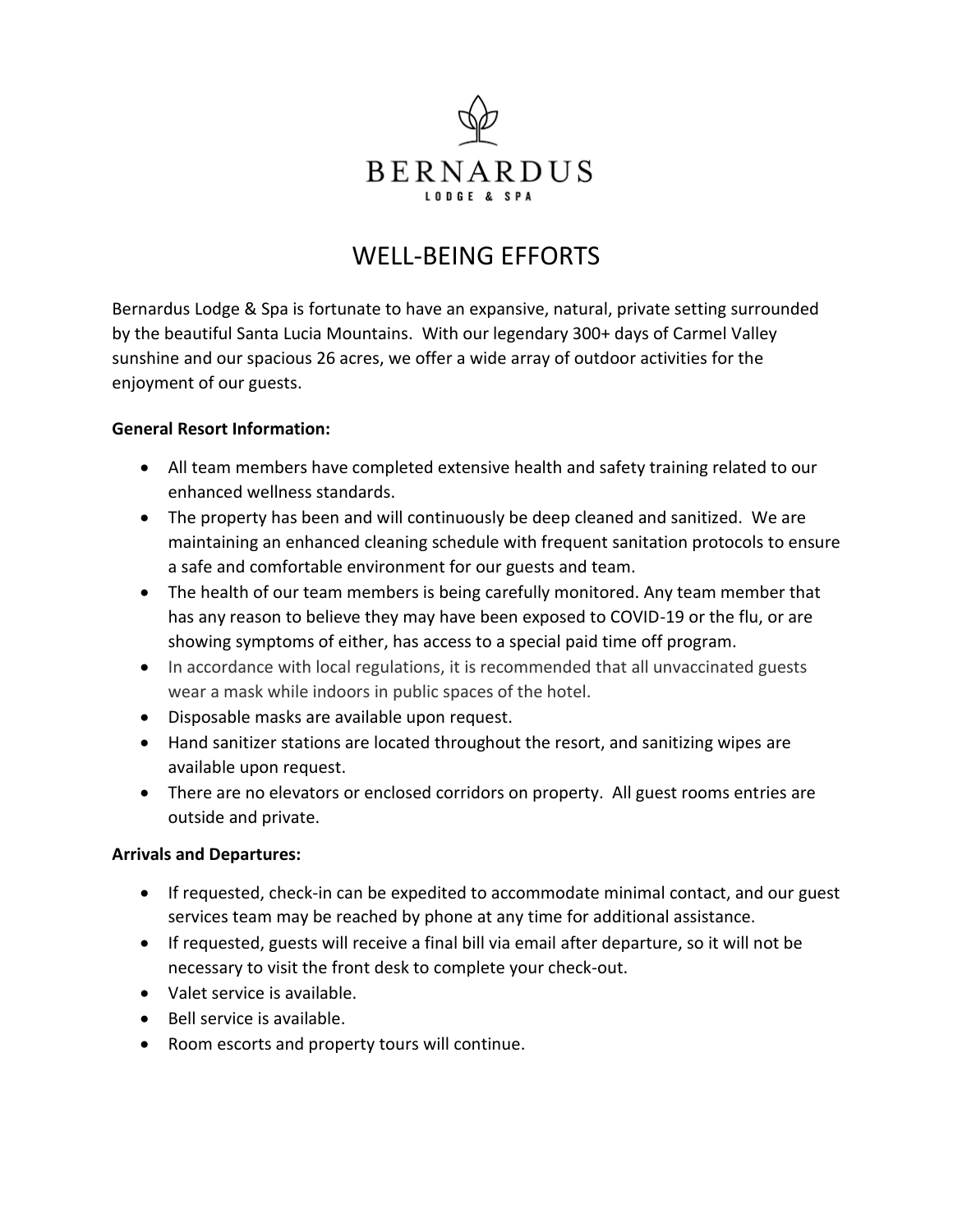# **Housekeeping:**

We want to provide you the highest level of service and attention, but we understand if you prefer to limit team members from entering your room. To accommodate personal preferences please advise our concierge team at check in. Do Not Disturb signs will always be respected.

## **Public Spaces:**

- The frequency of cleaning and sanitizing has been increased in all public spaces with an emphasis on frequent contact surfaces including but not limited to, front desk counters, door handles, lobby restrooms, room keys, stair handrails, dining surfaces and seating areas.
- Ionizer air purifiers have been installed in all public spaces.

# **Lucia Restaurant & Bar:**

- Reservations are highly encouraged and can be made directly through our reservation and guest services teams, or online via OpenTable. Lucia is available daily for breakfast, lunch, and dinner.
- While we are always diligent in maintain health and sanitation codes, surfaces will be sanitized with increased regularity.

# **In Room Dining:**

• Room service is available daily from 7:00am-10:00pm.

## **Pools & Hot Tubs:**

- Our pool, hot tub and adults-only jacuzzi are open daily from 7:30am to 10:00pm.
- Pool towels are provided.

## **Tennis, Croquet & Bocce**

- Our two (2) tennis courts are open for play. Rackets and balls can be obtained from the Spa.
- Our croquet and bocce lawn is open and set for play.

## **Spa & Fitness Room:**

- Our spa and boutique are open daily from 9:30am-5:00pm. Spa services are by appointment only. Our modified menu of treatments has been designed with your safety in mind.
- Our fitness facility is available 24-hours a day.

## **Mercedes Drive Program:**

• Our fleet of vehicles are available complimentary on a first come, first served basis for up to four hours and are sanitized after each guests' use.